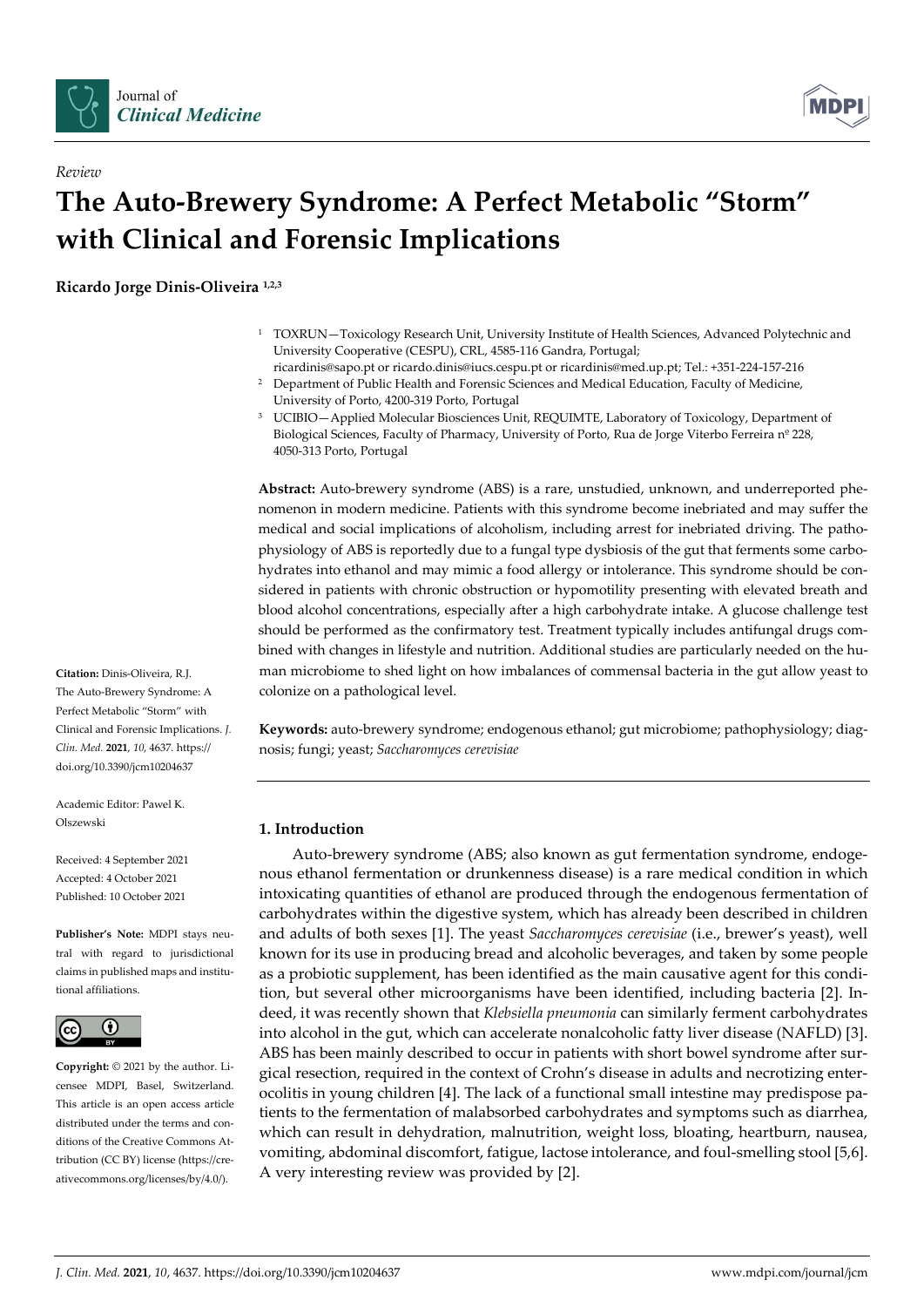From a forensic point of view, ABS has been reported to be the cause of endogenous ethanol production as a defense against drunk driving charges [7], but this metabolic disturbance is far from being clarified, and judges should be aware that this condition could necessitate a different judicial decision. Therefore, as a precautionary measure, physicians recommend that these patients be very careful while driving a motor vehicle. Moreover, this syndrome may have implications for programs that test urine for alcohol, including addiction treatment and transplant programs [8]. Aiming to alert clinicians, a previously unrecognized ABS was described, in which ethanol was produced through endogenous fermentation in the urinary system [8].

This article aims to fully review and discuss ABS from both clinical and forensic points of view, as these aspects are mutually dependent.

# 2. Methods

An exhaustive search was carried out in PubMed (U.S. National Library of Medicine) without a limiting period, concerning the pathophysiology, signs and symptoms, clinical history, diagnosis, treatment, causal microorganisms, and forensic aspects of ABS. Both human and nonhuman studies were included. Although case reports are known to increase the risk of bias, these were inevitably consulted, but only if the ascertainment, causality, and reporting were carefully analyzed as suggested by Murad et al. [9]. This determination was particularly based on whether studies reported strict monitoring of patients during diagnostic testing. Furthermore, retrieved journal articles, as well as books, general newspapers, and government documents, were reviewed for possible additional publications related to this topic.

#### 3. Epidemiology

In 1948, Ladkin and Davies [10] reported the first case of endogenous alcohol production in a 5-year-old African boy who died after developing a perforation in the posterior abdominal wall due to excessive gas distention. Since then, several case reports have been reported in the literature involving children and adults of both sexes. The first major case series of ABS was reported in the Japanese literature in the 1970s [11], and it has been suggested that the Japanese population is particularly prone to this syndrome [1]. The syndrome is called "meitei-sho" in Japanese, which means "intragastrointestinal ethanol fermentation syndrome," "alcohol autointoxication syndrome", or "endogenous alcohol intoxication syndrome" [1]. It is important to remember that many Asians inherit an inactive form of low Km aldehyde dehydrogenase (ALDH), which converts acetaldehyde to acetate [12]. Defective ALDH associated with higher hepatic concentrations of acetaldehyde could result in a reduction of acetaldehyde to ethanol via a reversible NAD+/NADH reaction catalyzed by alcohol dehydrogenase (ADH) [12]. Nevertheless, several cases from other countries involving Caucasian and Black populations have been reported [13–15]. Table 1 compiles the major characteristics of some reported cases related to ABS.

Table 1. Major findings of case reports on ABS.

| <b>Major Findings</b>                                                                                                                                                                                                                                                                                                                                                                                                                                                                                             | Reference |
|-------------------------------------------------------------------------------------------------------------------------------------------------------------------------------------------------------------------------------------------------------------------------------------------------------------------------------------------------------------------------------------------------------------------------------------------------------------------------------------------------------------------|-----------|
| • A 38-year-old male with a BAC of 2.58 $g/L$ the day of his traffic accident<br>• BAC of 1.60 g/L at the time of admission and 1.41 g/L, 3.22 g/L, 2.08 g/L, and 2.79 g/L after 2 h, 6<br>h, 12 h, and 20 h, respectively<br>• Liver function test results were high and neurological examination was normal<br>• Patient did not have a history of prior surgical procedures and did not have any gastrointestinal<br>system diseases except for laxity in the lower esophageal sphincter and erosive gastritis | 16        |
| A 45-year-old obese, male, diabetic patient<br>• Treated with antibiotics for deviated nasal septum and dental procedure                                                                                                                                                                                                                                                                                                                                                                                          | 17        |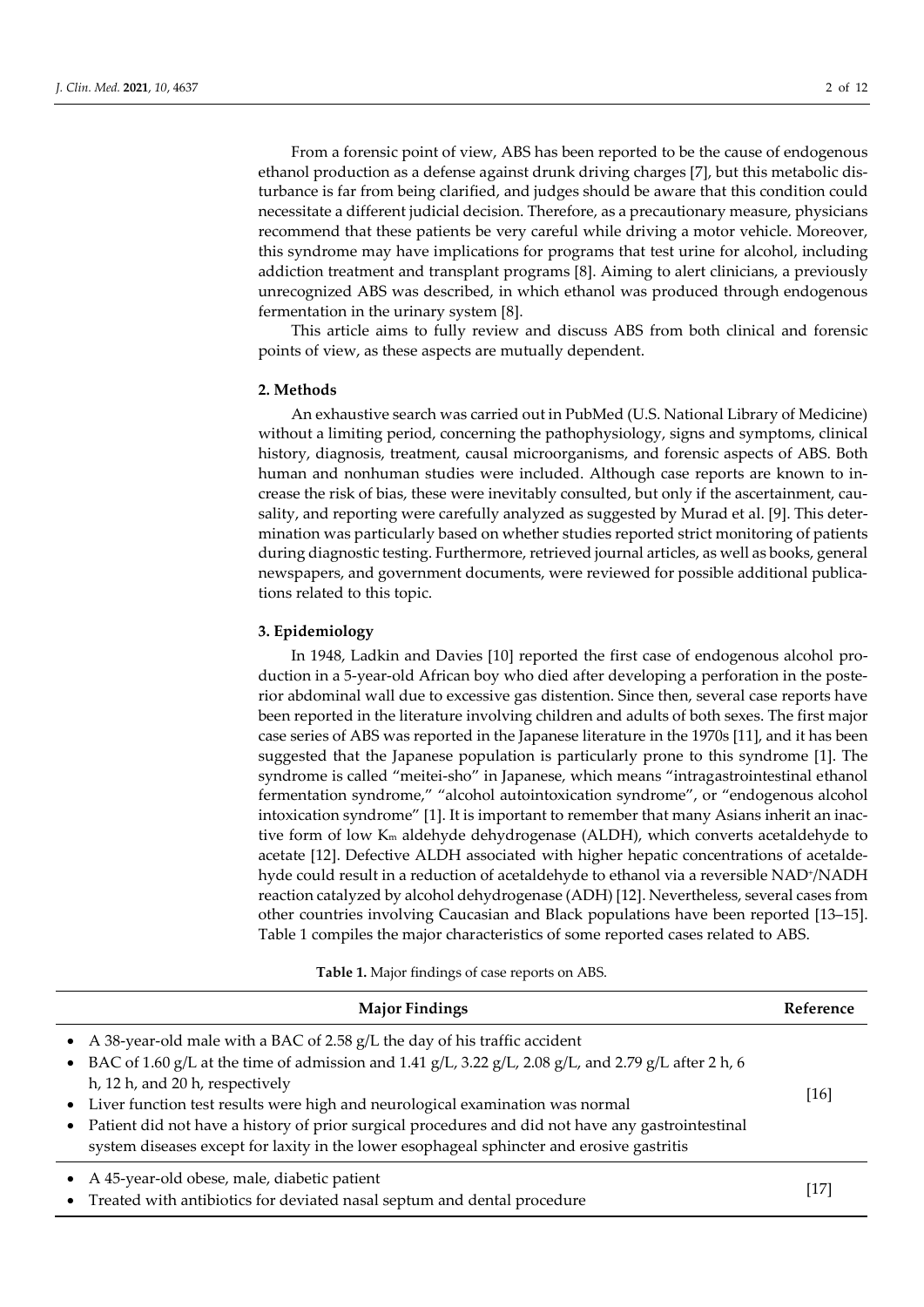| ٠<br>٠      | Reported episodes of diarrhea, vomiting, edema, seizures, hallucinations, intermittent fevers,<br>chills, slurred speech, and loss of consciousness precipitated after meals for a duration of 14<br>months<br>Saccharomyces cerevisiae positive in fecal contents<br>Responded well to oral fluconazole but relapsed after a month and needed further assessment<br>Growth of Klebsiella pneumoniae and Enterococcus faecium on gastric and small bowel contents<br>Carbohydrate diet and intravenous administration were effective |        |
|-------------|--------------------------------------------------------------------------------------------------------------------------------------------------------------------------------------------------------------------------------------------------------------------------------------------------------------------------------------------------------------------------------------------------------------------------------------------------------------------------------------------------------------------------------------|--------|
|             | A 13-year-old female<br>After being restricted from access to ethanol in a rehabilitation center, she showed signs and<br>symptoms of drunkenness                                                                                                                                                                                                                                                                                                                                                                                    | $[14]$ |
| ٠           | A 60-year-old male<br>Patient and his wife both thought he had early dementia<br>BAC of 1.70 g/L<br>Due to a prediabetic condition, the patient cut out all sugar from his diet for several months, ex-<br>plaining why his episodes of drunkenness decreased dramatically<br>Treatment with nystatin and the patient was counseled on a low-carbohydrate diet, including the<br>avoidance of cheese and coffee, which can contain mold                                                                                              |        |
| ٠<br>٠<br>٠ | A 42-year-old female<br>Appeared highly intoxicated; reported episodes of loss of balance, slurred speech, and becoming<br>argumentative<br>Patient had previously broken her ribs, her nose, and split her eye/head due to loss of coordina-<br>tion<br>Patient had been a social drinker in the past but then completely abstained from alcohol<br>BAC several times above the legal limit without consumption<br>Patient's stool culture tested positive for Saccharomyces cerevisiae                                             | $[18]$ |
| $\bullet$   | A 3-year-old female with short bowel syndrome<br>Signs of alcohol intoxication on repeated occasions; namely, after the administration of a Lactoba-<br>cillus plantarum-containing carbohydrate-rich fruit drink<br>Cultures from gastric fluid showed the presence of Candida kefyr (also in feces) and Saccharomyces<br>cerevisiae                                                                                                                                                                                                | $[19]$ |
| ٠<br>٠      | A 13-year-old female with short gut syndrome secondary to neonatal jejunal atresia<br>Admitted for psychiatric evaluation after repeated bouts of auto-brewery<br>Endoscopic aspirates grew abundant Candida and she was temporarily treated with antifungal<br>therapy with complete symptom resolution<br>BAC ranged from 2.50-3.50 g/L                                                                                                                                                                                            | $[20]$ |
| ٠           | A 61-year-old female<br>Uncontrolled diabetes and glycosuria with positive test for yeast Candida glabrata in urine<br>Was almost rejected for liver transplant surgery, as tests showed ethanol in the urine, with nega-<br>tive blood results<br>This condition was called bladder fermentation syndrome                                                                                                                                                                                                                           | [8]    |
| ٠           | A 24-year-old Japanese female with yeast growth due to ingested carbohydrates<br>Slight dilatation of the duodenum and frequent backward movement of duodenal contents into<br>the stomach<br>Maximal BAC of 2.54 g/L<br>A 24-year-old Japanese male with yeast growth due to ingested carbohydrates and history of ap-<br>pendectomy                                                                                                                                                                                                | $[1]$  |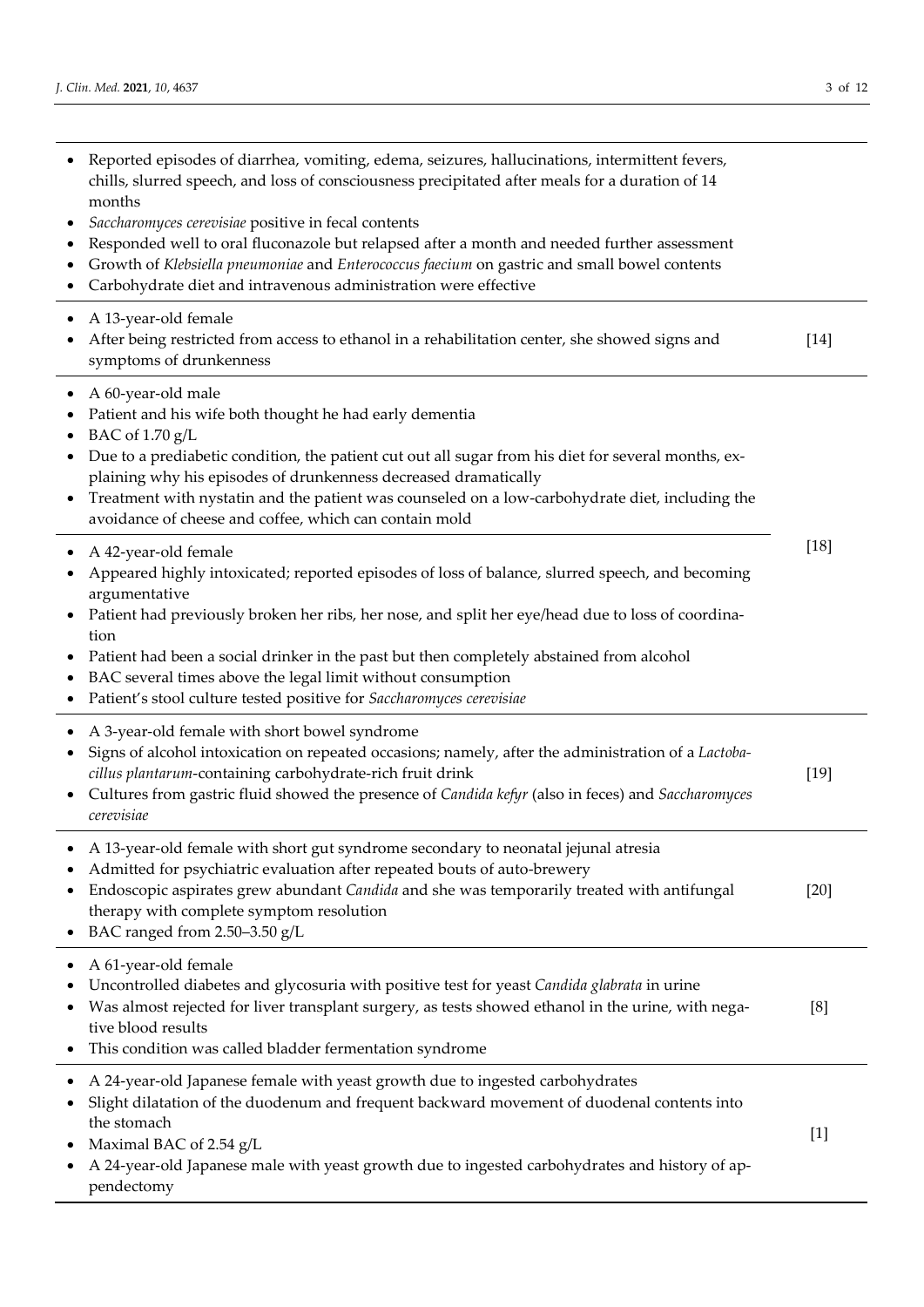| $\bullet$                                                          | Identified factors included Candida albicans and Candida krusei, in feces<br>The research group had previously linked endogenous alcohol fermentation to Candida and other<br>yeast in inactive loops of the bowel when excess carbohydrates were present [21]<br>A total of 39 Japanese cases (ages ranging from 1 to 75 years) were also reviewed. Most showed<br>various gastrointestinal abnormalities resulting from abdominal surgery, such as gastrectomy,<br>laparotomy, and cholecystectomy                                                                                                                                                                                                                                                         |        |
|--------------------------------------------------------------------|--------------------------------------------------------------------------------------------------------------------------------------------------------------------------------------------------------------------------------------------------------------------------------------------------------------------------------------------------------------------------------------------------------------------------------------------------------------------------------------------------------------------------------------------------------------------------------------------------------------------------------------------------------------------------------------------------------------------------------------------------------------|--------|
| $\bullet$                                                          | A 5-year-old African male presented with gastric distension and decreased consciousness<br>Died after rupture of the posterior gastric wall with ethanolic gastrointestinal contents despite no<br>native medicine or beer intake for the treatment of yaws<br>Microbiology cultures of the peritoneal contents revealed Gram-negative cocci and bacilli without<br>any yeast                                                                                                                                                                                                                                                                                                                                                                                | $[10]$ |
| $\bullet$<br>$\bullet$<br>$\bullet$<br>$\bullet$                   | A previously active, healthy, 46-year-old male complained of having memory loss, mental<br>changes, aggressive behavior and episodes of depression for over 6 years<br>These changes started to occur after he received the antibiotic cephalexin for a complicated trau-<br>matic thumb injury<br>Was arrested for presumed driving while intoxicated (BAC was 2.00 g/L), but denied alcohol in-<br>gestion<br>Saccharomyces cerevisiae and Saccharomyces boulardii were detected in his stool and his normal stool<br>bacterial flora<br>The antibiotic altered his gut microbiome, allowing fungal growth in the upper small bowel and<br>cecum<br>Treatment with antifungal agents allowed the subsequent ingestion of carbohydrates without<br>symptoms | $[22]$ |
| $\bullet$<br>$\bullet$<br>$\bullet$<br>٠<br>$\bullet$<br>$\bullet$ | A 45-year-old male with diabetes mellitus<br>Reported episodes of stumbling and confusion, with abdominal distention, lower extremity<br>edema, and weight gain<br>BAC at admission was 0.65 g/L<br>Stool studies were negative for bacterial or yeast infection, including Saccharomyces<br>Fluconazole did not impact symptoms or home BAC<br>Improved symptoms and reduced BAC with adherence to a low-carbohydrate diet and daily pro-<br>biotic                                                                                                                                                                                                                                                                                                         | $[23]$ |
|                                                                    | A 46-year-old male who had been operated on for pyloric stenosis<br>Candida was isolated as a factor in samples taken after toxification signs                                                                                                                                                                                                                                                                                                                                                                                                                                                                                                                                                                                                               | $[24]$ |
| $\bullet$<br>٠                                                     | A 47-year-old male who experienced intermittent episodes of feeling drunk after consecutive<br>courses of amoxicillin-clavulanic acid and moxifloxacin for a respiratory tract infection<br>BAC of $1.60$ g/L<br>History of Roux-en-Y gastric bypass surgery 14 years earlier<br>Fecal culture identified Candida glabrata<br>With a 100 g oral dose of glucose, BAC rose from zero to a maximum value of 0.41 g/L 4 h later<br>Low-carbohydrate diet combined with antifungals fluconazole or nystatin failed<br>Fecal microbiota transplantation was successful in resolving symptoms                                                                                                                                                                      | $[25]$ |
| ٠                                                                  | BAC of 0.40 g/L after consuming an alcohol-free, high-carbohydrate diet<br>Patient's BAC was due to bacteria rather than a fungal infection because anti-fungal treatments<br>had no effect on this parameter<br>Strains of Klebsiella pneumoniae were found to be strongly associated with endogenous alcohol<br>production                                                                                                                                                                                                                                                                                                                                                                                                                                 | $[3]$  |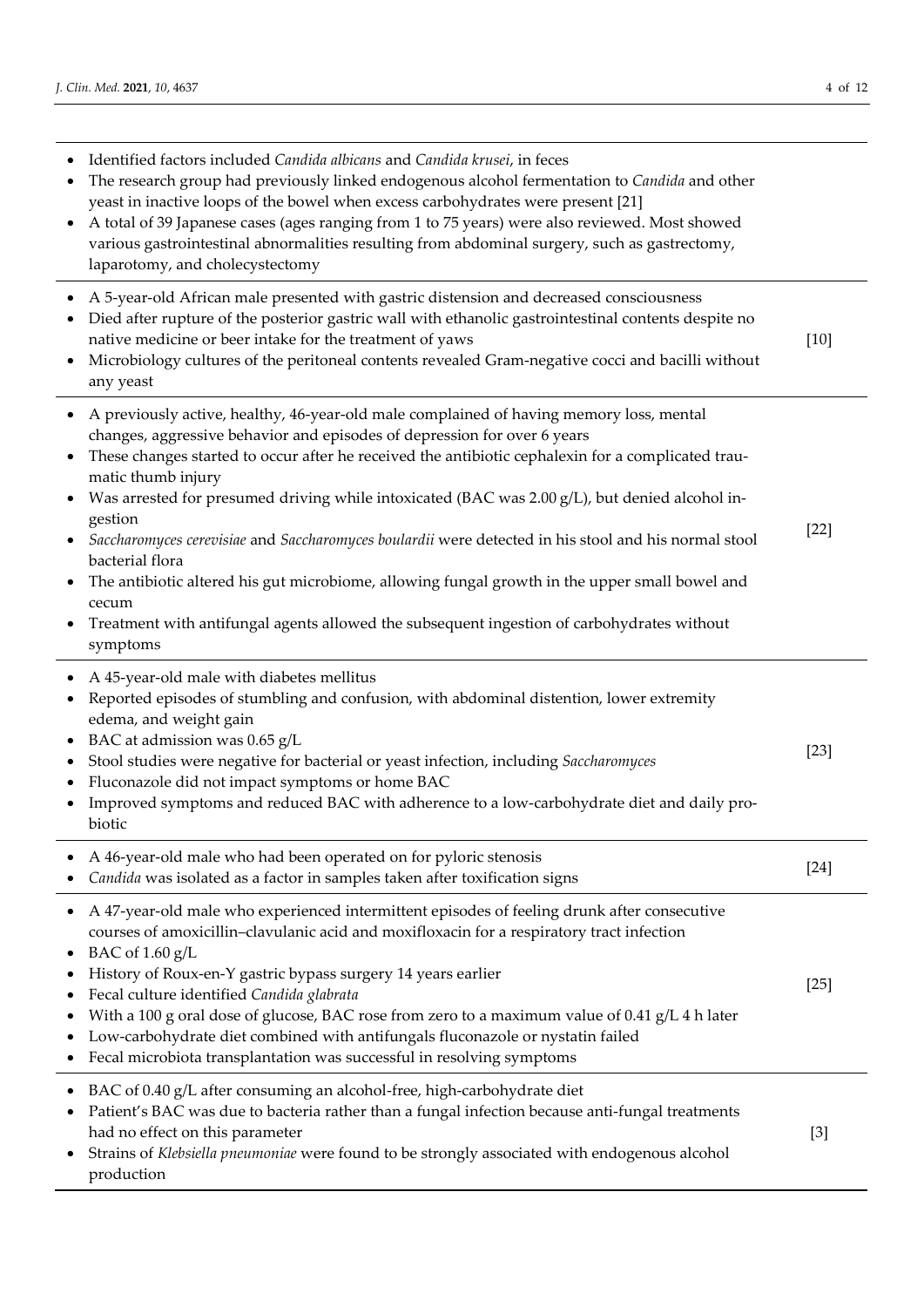[5]

- A 71-year-old male with a 50-year history of Crohn's disease
- Recent long-standing obstruction/hypomotility
- Acute onset of dizziness and slurred speech
- Underwent a small bowel resection of unknown length in 1969
- Hence, he began to increase his intake of sugar to gain weight
- Blood ethanol levels were elevated despite abstinence from alcohol for over 30 years
- Blood ethanol level was found to be 2.34  $g/L$  and then 1.70  $g/L$  and 1.25  $g/L$
- Fluid collected proximal to the stricture grew a large amount of *Candida glabrata*
- Changing the patient to a low-carbohydrate diet and avoiding antibiotics were sufficient to prevent a recurrence

#### 4. Etiology, Risk Factors and Pathophysiology

While ABS can occur in healthy individuals and has multifactorial causation, it is most prevalent in people with comorbid conditions, such as diabetes, obesity-related liver disease, Crohn's disease, massive small bowel dilation, short bowel syndrome, laparotomy, gastrectomy, antibiotic therapy, immunosuppression (e.g., treatment with azathioprine) or autoimmune conditions, periodontal bacteria, and a high-carbohydrate diet, such as during diet supplementation [2,5,26,27]. In 2016, authors from the Mayo Clinic stated that ABS "…may be considered in a patient with chronic obstruction or hypomotility presenting with elevated serum ethanol levels in the setting of high carbohydrate intake" [5]. Surgical models in animals have failed to produce ABS [28,29]. Recent studies have shown that Roux-en-Y gastric bypass surgery induces a clear alteration in the structure and composition of the gut fungal and bacterial microbiota in morbidly obese patients [30]. Diabetes mellitus may also be a risk factor for yeast overgrowth and ABS. Hafez et al. [13] demonstrated significantly higher blood alcohol concentrations (BAC) in diabetic and liver cirrhosis patients than in a control group. Even though the BAC in patients with diabetes mellitus was found to be significantly higher than that of the control group, the amounts did not increase enough to affect legal proceedings [31].

The human microbiome is now recognized as an organ with a broad range of metabolic activities. In particular, the gut microbiota presents a dense and highly diverse microbial community composed of bacteria, fungi, phages, viruses, protozoa, and archaea that inhabits the gastrointestinal tract and is intimately involved in host physiology [32]. Its composition and how it affects health and disease varies according to the method of delivery at birth, being breastfed, gender, age, use of antibiotics, educational level, and the body site [33,34]. Antibiotic use, especially if it is frequent or long-term, may interfere with the gut's natural microbiome and contribute to yeast overgrowth [35]. In particular, fungi comprise less than 2% of the total gut microorganisms, with only approximately 60 genera and 180 species [36]. An impairment of the gut microbiota, referred to as "dysbiosis" and characterized by changes in its composition and function, is commonly observed in gastrointestinal and systemic diseases [37–39]. Candida albicans and Saccharomyces cerevisiae are the main reported microorganisms involved, since they can anaerobically convert carbohydrates to endogenous ethanol and carbon dioxide (Figure 1) [40], and have been detected in intestinal secretions and stool [22]. Nevertheless, other microorganisms, such as Candida glabrata, Candida intermedia, Candida krusei, Candida parapsilosis, and Candida kefyr, and bacteria, such as Enterococcus faecalis and Klebsiella pneumoniae, have been implicated [41,42]. In general, Saccharomyces cerevisiae and Candida albicans are acidophilic and, as such, grow better under acidic conditions in the optimal pH range of 4 to 6 [1,43,44]. Therefore, hypoacidity of the stomach, the predigestion of carbohydrates, and the back flow of duodenal contents into the stomach or the stagnation of substrate in the intestine all provide a favorable environment. Indeed, the administration of cimetidine or antacids resulted in higher ethanol levels in the gastric juice than among the controls [45]. More recently, the in vitro ethanol production by Candida albicans in blood proved to be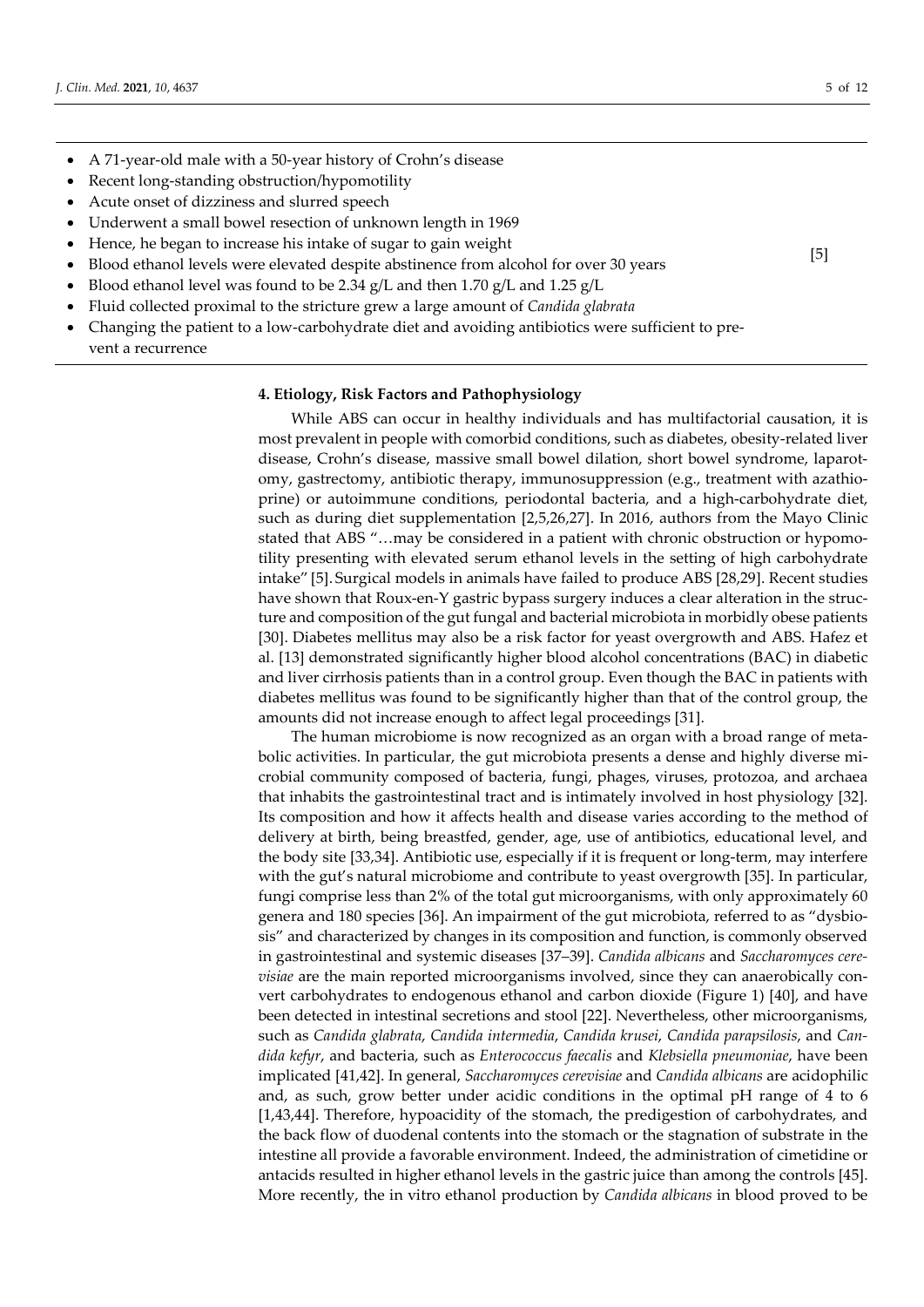dependent on temperature, time, glucose (or carbohydrate) content, pH of the medium, and endogenous changes in the medium composition over time [46]. Therefore, microbial ethanol production, either in vitro after sample collection or in situ in corpses before autopsy, could complicate the results and mislead interpretations [47,48]. Since ethanol is mostly absorbed in the stomach and the small intestine, colonization of these intestinal segments seems to have major implications. In one case, ABS was described for the first time due to oral *Candida albicans* colonization, but mostly due to *Streptococcus* and *Klebsiella* pneumoniae bacteria from periodontal disease lesions, both demonstrating higher ethanolproducing capabilities than fungi [27].



Figure 1. Yeast and bacterial fermentation process of the metabolism of glucose to ethanol. First, glucose is transported into the cell by the hexose transporter (HT). The process then involves the decarboxylation of pyruvic acid to acetaldehyde under anaerobic conditions, followed by the reduction of acetaldehyde to ethanol. ADH, alcohol dehydrogenase; ADP, adenosine diphosphate; ATP, adenosine triphosphate; NAD<sup>+</sup>, nicotinamide adenine dinucleotide; P, phosphate; PHD, pyruvate decarboxylase (an enzyme absent in humans but present in certain yeasts and bacteria); TPP, thiamine pyrophosphate.

#### 5. Diagnosis

This disease can produce profound effects on everyday life through several unspecific, recurring signs and symptoms of ethanol intoxication; namely, neurological, gastrointestinal, respiratory, and psychological/psychiatric symptoms, poor productivity, and problems with employment [2,6,49]. For the diagnosis of ABS, an interprofessional approach is helpful. Since it is a very rare diagnosis and, in the past, was sometimes considered a myth, ABS is usually detected when someone fails a breathalyzer test or seeks medical help for symptoms commonly associated with ethanol intoxication, with a BAC that may be significantly higher than the legal limit (Table 1). The widespread availability of breathalyzers for purchase has facilitated the diagnosis and monitoring of these patients. ABS might be hypothesized in any patient presenting with an elevated BAC who denies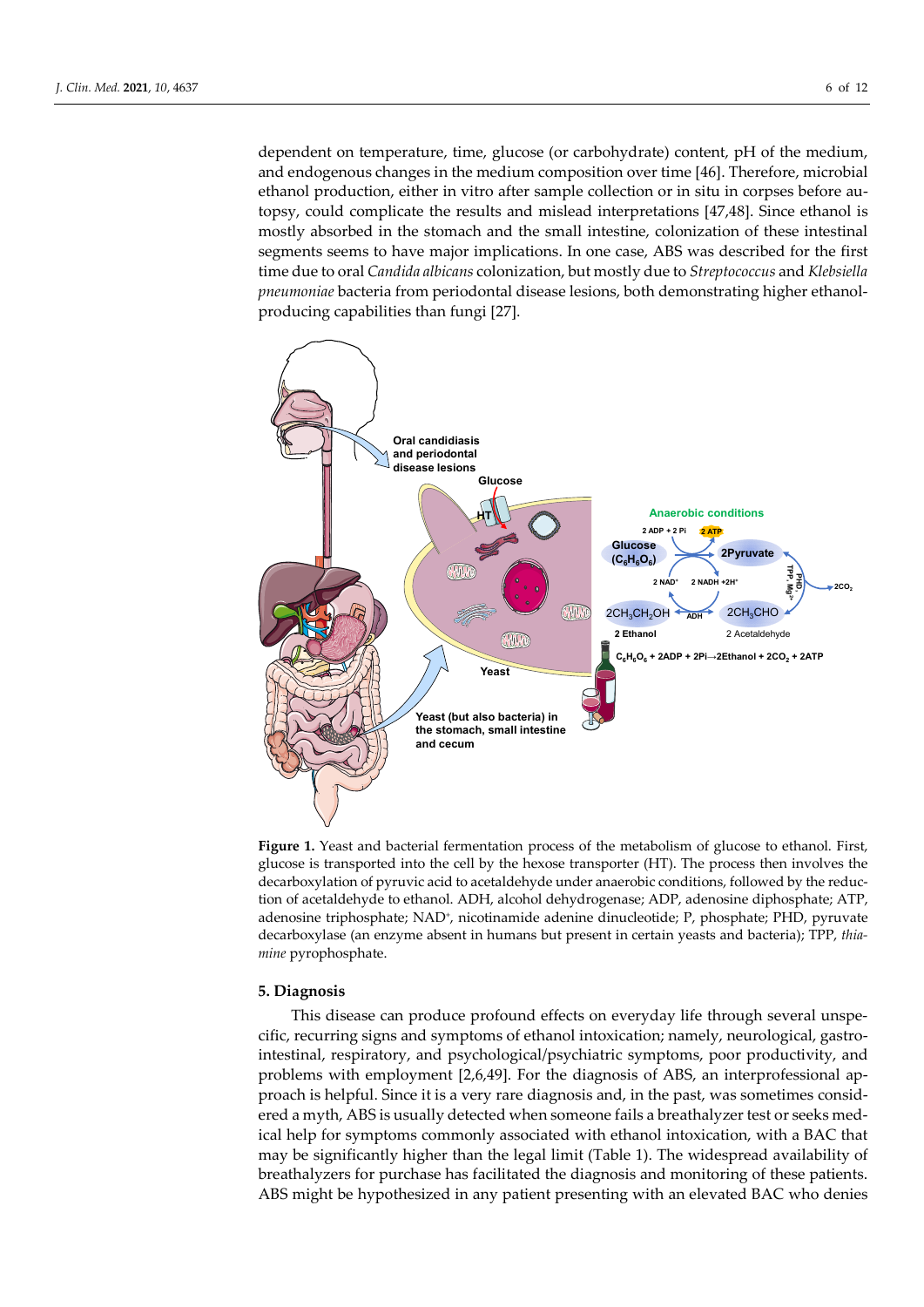ingestion, including those arrested for driving under the influence of ethanol [22]. Diagnosis should include a medical history and specific complementary diagnostic exams as described in Table 2. The hallmark for diagnosis is strict supervision and a monitoring of the patient to rule out undisclosed ethanol consumption. Moreover, even under supervision, false negative results can be obtained since previous predisposing conditions cannot be mimicked in entirety. In addition to intestinal fungal dysbiosis, signs of yeast infections in other systems (e.g., integumentary and nail beds) have also been reported [6]. Since gut dysbiosis can result in chronic excess ethanol production, this may contribute to the pathogenesis of NAFLD [3,50].

Table 2. Diagnosis of ABS according to [6,22,51,52]. BAC, blood alcohol concentration; BrAC, breath alcohol concentration.

- Complete clinical history: signs and/or symptoms of unexplained ethanol intoxication, namely neurological (e.g., seizures, slurred speech, loss of coordination leading to falls, blurred vision, fainting, memory loss), gastrointestinal (e.g., nausea, vomiting, diarrhea, generalized abdominal discomfort, irritable bowel syndrome), psychological/psychiatric (e.g., depression, bizarre behavior, somnolence, disorientation, chronic fatigue, state of mental confusion) and respiratory (e.g., runny nose, recurrent sinusitis, cough, malodorous breath), belching, xerostomia, hangovers, and episodes of a high-carbohydrate diet
- More likely in a patient with chronic intestinal obstruction, gastroparesis, short bowel syndrome, diabetes, or liver dysfunction, such as nonalcoholic fatty liver disease (NAFLD) or nonalcoholic steatohepatitis (NASH)
- Laboratory tests: blood cell count, metabolic panel, bacterial and fungal stool culture, fungal speciation, and antifungal sensitivity
- Upper and lower endoscopy: to collect gastrointestinal secretions from the stomach, small intestine and cecum for fungal and bacterial culture and sensitivity testing
- Discharge the possibility of secret drinking by monitoring ethanol intake for a period
- BAC and BrAC analyses may need to be repeated at multiple times of the day to detect fluctuations
- Drug screen analysis
- Confirmatory test: carbohydrate challenge of 200 g glucose with BAC and BrAC testing at intervals of 0, 0.5, 1, 2, 4, 8, 16, and 24 h. ABS is positive if levels are elevated during any endpoint. The test can be terminated if levels become elevated, or testing can be continued until 16 and 24 h to avoid false negatives since some fungi can take 24 h or longer to metabolize carbohydrates

Differential diagnoses for other, more common diseases and food intolerances should be made, including D-lactic acidosis, which is a rare neurological syndrome that occurs in individuals with short bowel syndrome or following jejunoileal bypass surgery, with symptoms typically appearing after a high carbohydrate intake [53–55]. A previous study that compared ethanol producers and nonproducers demonstrated no significant differences in lactulose breath hydrogen [56]. In postmortem examinations, it is necessary to evaluate whether the source of the BAC is the result of putrefactive production or antemortem consumption.

### 6. Treatment and Prognosis

The random manifestation of signs and symptoms of intoxication in ABS may justify a relative obscurity of the condition and can make it difficult to seek treatment [52]. First, patients with an extremely high BAC should be treated for acute ethanol intoxication; namely, respiratory stabilization and fluid administration [57]. Second, drug therapy based on culture and sensitivity results for the identified yeast or bacteria can be implemented, with a course of one or more of the antimycotic drugs azoles (e.g., fluconazole, itraconazole), polyenes (e.g., nystatin, micafungin), and echinocandins (e.g., caspofungin) [58]. A nutritionist might be involved in the treatment and management of the disease, since an essential diet modification requiring high protein (e.g., eggs, almonds, oats, cheese, Greek yogurt, milk, broccoli, lentils, pumpkin seeds, fish, peanuts, and sprouts)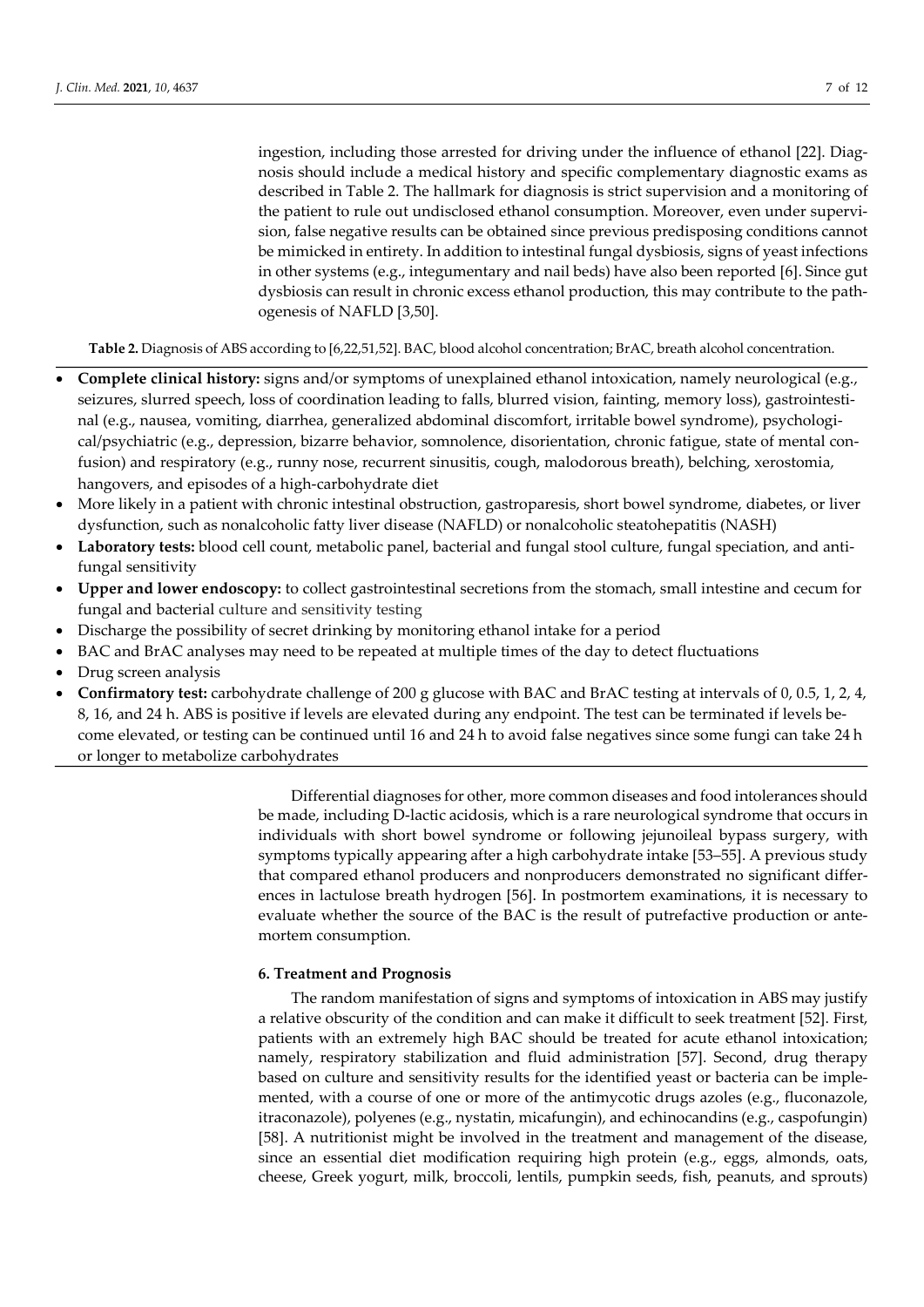and low carbohydrates (i.e., avoiding white bread, white rice, flour, pasta, and high-fructose corn juice sugars, including glucose, fructose, and dextrose) until symptoms subside is critical in ABS to decrease ethanol fermentation in the gastrointestinal tract and relapse [26]. Other lifestyle changes are recommended, such as weight control, limiting corn syrup, and eliminating ethanol intake and foods with high yeast and molds, such as coffee, peanuts, and corn. Environmental exposure to molds and yeast (e.g., grain silos, house mold) must be considered as well [18].

Single-strain Lactobacillus acidophilus, which has 3 billion colony-forming units or multi-strain probiotic supplements that help balance bacteria and competitively inhibit fungal growth for the recolonization and normalization of gut flora in the digestive tract, has been used in the treatment of ABS, but further studies are required [14,22]. Vandekerckhove et al. [25] first successfully treated a patient with ABS by using a fecal microbiota transplantation, in which the patient's daughter volunteered to be the donor. This treatment was performed after the failure of more traditional therapy with a low-carbohydrate diet combined with antimycotic fluconazole or nystatin.

# 7. Forensic Aspects

Those concerned with ethanol intoxication in clinical and forensic settings must bear in mind that ABS is most likely an underdiagnosed condition. Under normal situations, and with few exceptions, the BACs reported in peripheral venous blood are vanishingly small and therefore lack clinical or forensic significance. A large study from the United Arab Emirates found by headspace gas chromatography/mass spectrometry that in 1557 participants of different nationalities, ages, and sexes, the median endogenous ethanol (i.e., physiological blood ethanol) level was  $0.00113$  g/L [59]. The maximum BACs reported in this study were 0.0352 and 0.0320 g/L in males and females, respectively. Other studies have revealed that the concentration of endogenous ethanol in the peripheral venous blood of healthy individuals, as well as those suffering from various metabolic disorders (e.g., diabetes, hepatitis, and cirrhosis), ranges from 0 to 0.0008 g/L [7]. A study from Saudi Arabia involving 1400 subjects belonging to different nationalities detected very small endogenously produced ethanol levels using gas chromatography and mass spectrometry [60]. The study, performed to establish gastrointestinal ethanol levels to advise on legal limits, revealed a mean endogenous BAC of 0.0014 g/L, with a maximum of 0.0153 g/L and 0.0141 g/L in males and females, respectively, all far from the cutoff point of positive ethanol levels related to forensic issues. Indeed, any endogenous ethanol generated by microbiological activity in the gut is effectively cleared when the portal venous blood passes through the liver for the first time. This is due to the abundance of hepatic ADH and the operation of Michaelis–Menten elimination kinetics with a km value of 0.05– 0.10 g/L, which is efficient in metabolizing ethanol at low concentrations [61,62]. Nevertheless, these conclusions are most likely based on normal situations, as cases of ABS may not be present. A clearance rate of 0.1 g ethanol/kg body weight/h has been reported, which signifies that an adult with a body weight of 70 kg can dispose of approximately 7 g/h due to either metabolism or breath and urine excretion [7,63]. Lester [64] concluded that the "normal" BAC of humans ranges up to 0.0015 g/L. The reported reference values are the result of continuous production from acetaldehyde, which is a metabolic byproduct of pyruvate, threonine, deoxyribose-5-phosphate, phosphoethanolamine, aniline, and possibly other substrates [65]. The variability in reference values for endogenous ethanol is probably the consequence of variabilities in carbohydrate intake, starvation, aging, stress, cooling, adrenalectomy, and factors that may increase ethanol levels, such as concomitant therapy with 4-methylpyrazole and the intake of lingberry juice containing approximately 40 g of carbohydrates [65,66]. ABS was criticized by some authors [7,67] when commenting on a case of a child with short gut syndrome [20], due to the forensic implications that endogenous ethanol production may cause. Indeed, significant medicolegal issues are present in the consideration of ABS due to the potential for inappropriate use in legal defense strategies. Although rare, the BAC may exceed the legal limit in cases of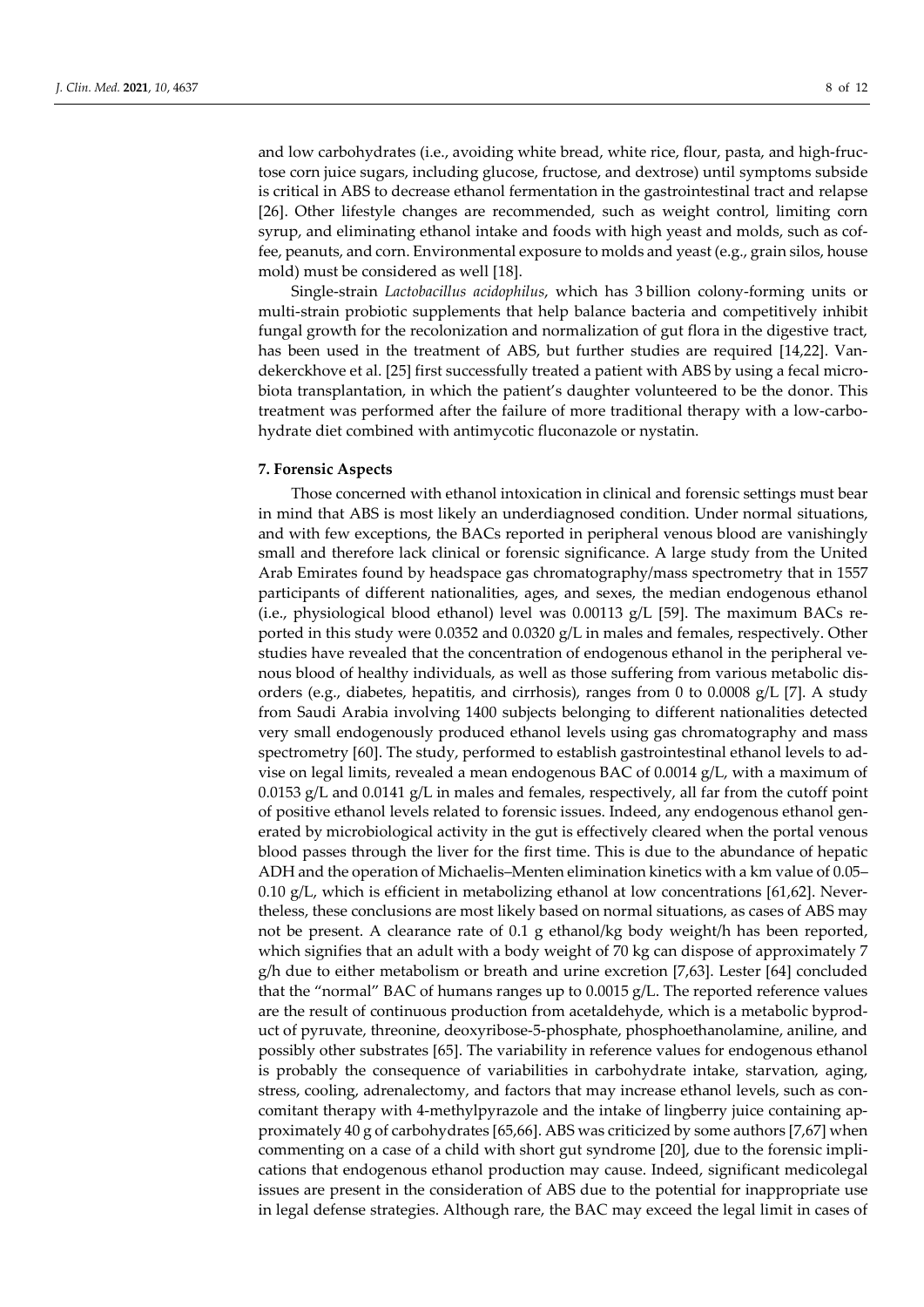ABS, and the individual may present with signs of intoxication [13]. Episodes of ABS have been reported after drinking normal, voluntary quantities of alcohol, and in such cases, it is impossible to determine the contribution to the BAC from drinking versus endogenous gut production.

In one case, the patient was kept under supervision for 24 h without any possibility of consuming alcohol, and a high BAC was obtained, providing evidence for the forensic and clinical relevance of this condition [16]. The role of ABS in the pathogenesis of sudden infant death syndrome (SIDS) has also been reported, but there is little evidence to support this argument [15,68]. Finally, although forensic experts should keep an open mind to the possibility of ABS, they should also not overestimate ABS.

# 8. Discussion and Concluding Remarks

Although ethanol is one of the most widely used and accepted recreational psychoactive substances worldwide, it has well-known negative medical and social consequences, as previously reviewed [69–72]. However, some individuals might suffer from these consequences, being misdiagnosed as ethanol abusers, without consuming any ethanol due to ABS. Indeed, this rare syndrome affects people worldwide, and very little is known about the lifestyle, health, diet, and medical history of these patients [6]. Moreover, no large-scale studies have aimed to establish diagnostic criteria or find effective treatments, although antifungals, dietary changes, and fecal microbiota transplantation could be considered for future studies. Fermentation in the gut is a normal part of the digestive process and occurs through the breakdown of food by normal bacteria in the colon. However, in people with ABS, fermentation may occur further up the digestive tract, such as in the mouth, stomach, small intestine, and cecum. Certain fungi, such as Candida albicans and Saccharomyces cerevisiae, have been found to be responsible for converting carbohydrate-rich foods into ethanol. In recent years, many cases of ABS have been reported, but researchers are far from clarifying the pathophysiology, diagnosis, and specific treatment would be interesting. Although rarely reported, recently it was suggested that ABS may represent an underdiagnosed medical condition [22].

Funding: The author has no relevant affiliations or financial involvement with any organization or entity with a financial interest in or financial conflict with the subject matter or materials discussed in the manuscript. This includes employment, consultancies, honoraria, stock ownership or options, expert testimony, grants, patents received or pending, and royalties.

Conflicts of Interest: The author declares that they have no conflict of interest. No writing assistance was used in the production of this manuscript.

#### References

- 1. Kaji, H.; Asanuma, Y.; Yahara, O.; Shibue, H.; Hisamura, M.; Saito, N.; Kawakami, Y.; Murao, M. Intragastrointestinal alcohol fermentation syndrome: Report of two cases and review of the literature. J. Forensic Sci. Soc. 1984, 24, 461–471.
- 2. Bayoumy, A.B.; Mulder, C.J.J.; Mol, J.J.; Tushuizen, M.E. Gut fermentation syndrome: A systematic review of case reports. United Eur. Gastroenterol. J. 2021, 9, 332–342, doi:10.1002/ueg2.12062.
- 3. Yuan, J.; Chen, C.; Cui, J.; Lu, J.; Yan, C.; Wei, X.; Zhao, X.; Li, N.; Li, S.; Xue, G.; et al. Fatty Liver Disease Caused by High-Alcohol-Producing Klebsiella pneumoniae. Cell Metab. 2019, 30, 675–688.e677, doi:10.1016/j.cmet.2019.08.018.
- 4. Pironi, L. Definitions of intestinal failure and the short bowel syndrome. Best Pract. Res. Clin. Gastroenterol. 2016, 30, 173–185, doi:10.1016/j.bpg.2016.02.011.
- 5. Welch, B.T.; Coelho Prabhu, N.; Walkoff, L.; Trenkner, S.W. Auto-brewery Syndrome in the Setting of Long-standing Crohn's Disease: A Case Report and Review of the Literature. J. Crohns Colitis 2016, 10, 1448–1450, doi:10.1093/ecco-jcc/jjw098.
- 6. Cordell, B.J.; Kanodia, A.; Miller, G.K. Case-control research study of auto-brewery syndrome. Glob. Adv. Health Med. 2019, 8, 1–7, doi:10.1177/2164956119837566.
- 7. Logan, B.K.; Jones, A.W. Endogenous ethanol 'auto-brewery syndrome' as a drunk-driving defence challenge. Med. Sci. Law 2000, 40, 206–215.
- 8. Kruckenberg, K.M.; DiMartini, A.F.; Rymer, J.A.; Pasculle, A.W.; Tamama, K. Urinary Auto-brewery Syndrome: A Case Report. Ann. Intern. Med. 2020, 172, 702–704, doi:10.7326/l19-0661.
- 9. Murad, M.H.; Sultan, S.; Haffar, S.; Bazerbachi, F. Methodological quality and synthesis of case series and case reports. BMJ Evid. Based Med. 2018, 23, 60–63, doi:10.1136/bmjebm-2017-110853.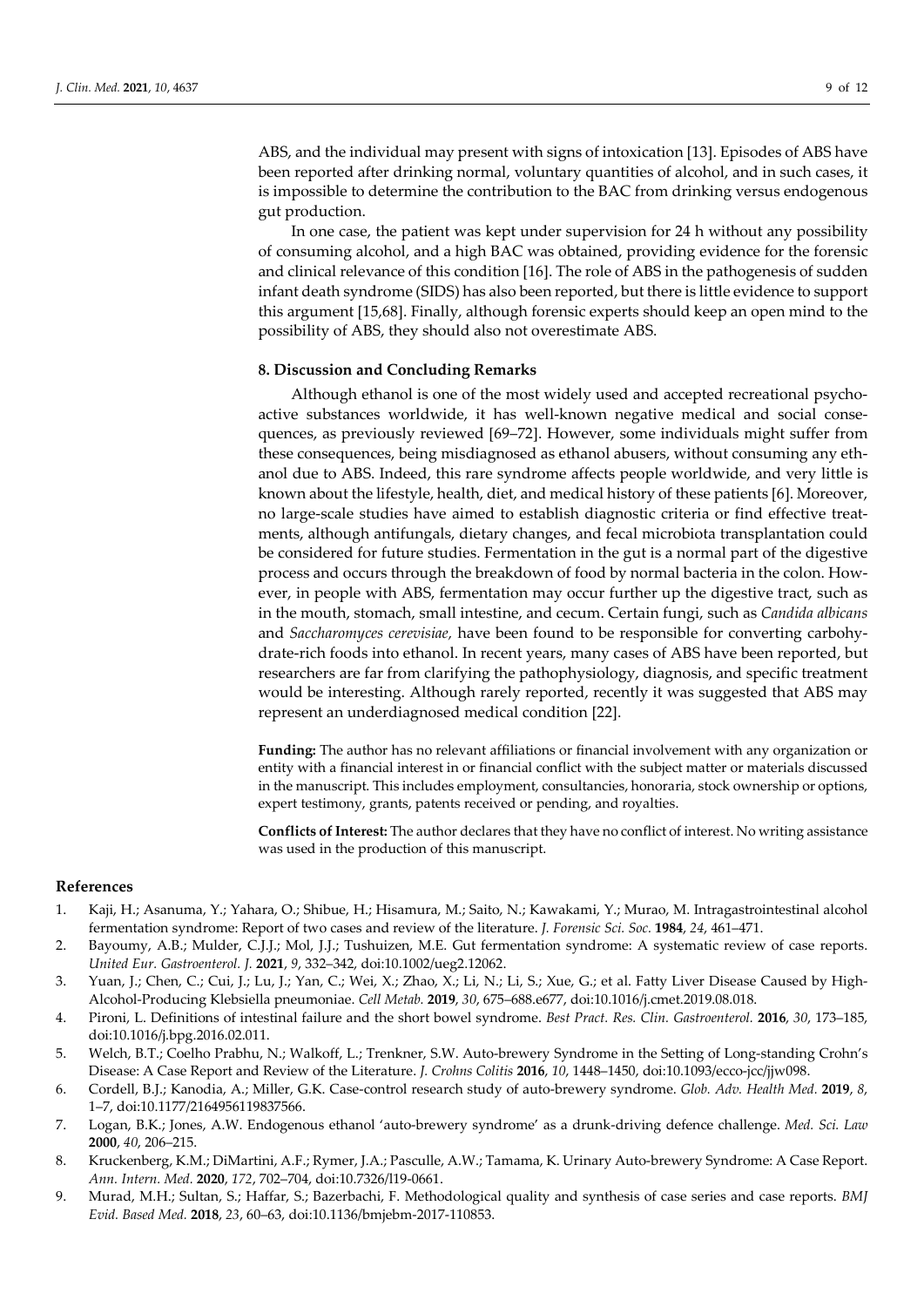- 10. Ladkin, R.G.; Davies, J.N. Rupture of the stomach in an African child. Br. Med. J. 1948, 1, 644, doi:10.1136/bmj.1.4552.644.
- 11. Iwata, K. A review of the literature on drunken syndromes due to yeasts in the gastrointestinal tract. In Yeasts and Yeast-Like Microorganisms in Medical Science: Proceedings of the Second International Specialized Symposium on Yeasts; University of Tokyo Press: Tokyo, Japan, 1972; pp. 260–268.
- 12. Dinis-Oliveira, R.J. Oxidative and Non-Oxidative Metabolomics of Ethanol. Curr. Drug Metab. 2016, 17, 327–335, doi:10.2174/1389200217666160125113806.
- 13. Hafez, E.M.; Hamad, M.A.; Fouad, M.; Abdel-Lateff, A. Auto-brewery syndrome: Ethanol pseudo-toxicity in diabetic and hepatic patients. Hum. Exp. Toxicol. 2017, 36, 445–450, doi:10.1177/0960327116661400.
- 14. Cordell, B.; McCarthy, J. A case study of gut fermentation syndrome (auto-brewery) with Saccharomyces cerevisiae as the causative organism. Int. J. Clin. Med. 2013, 4, 309–312, doi:10.4236/ijcm.2013.47054.
- 15. Geertinger, P.; Bodenhoff, J.; Helweg-Larsen, K.; Lund, A. Endogenous alcohol production by intestinal fermentation in sudden infant death. Zeitschrift fur Rechtsmedizin. J. Leg. Med. 1982, 89, 167-172, doi:10.1007/bf01873798.
- 16. Akbaba, M. A medicolegal approach to the very rare Auto-Brewery (endogenous alcohol fermentation) syndrome. Traffic Inj. Prev. 2020, 21, 295–297, doi:10.1080/15389588.2020.1740688.
- 17. Ahmed, S.; Wickremesinghe, P.; Kopetz, V.; Sarkar, S. A Rare Diagnosis of Gut Fermentation/Auto-Brewery Syndrome in the Setting of Diabetes and Obesity. Am. J. Clin. Pathol. 2018, 150, S2, doi:10.1093/ajcp/aqy090.003.
- 18. Cordell, B. Auto-brewery as an emerging syndrome: Three representative case studies. *J. Clin. Med Case Rep.* 2015, 2, 5.
- 19. Jansson-Nettelbladt, E.; Meurling, S.; Petrini, B.; Sjölin, J. Endogenous ethanol fermentation in a child with short bowel syndrome. Acta Paediatr. 2006, 95, 502–504, doi:10.1080/08035250500501625.
- 20. Dahshan, A.; Donovan, K. Auto-brewery syndrome in a child with short gut syndrome: Case report and review of the literature. J. Pediatr. Gastroenterol. Nutr. 2001, 33, 214–215, doi:10.1097/00005176-200108000-00024.
- 21. Kaji, H.; Asanuma, Y.; Ide, H.; Saito, N.; Hisamura, M.; Murao, M.; Yoshida, T.; Takahashi, K. The auto-brewery syndrome--the repeated attacks of alcoholic intoxication due to the overgrowth of Candida (albicans) in the gastrointestinal tract. Mater. Med. Pol. 1976, 8, 429–435.
- 22. Malik, F.; Wickremesinghe, P.; Saverimuttu, J. Case report and literature review of auto-brewery syndrome: Probably an underdiagnosed medical condition. BMJ Open Gastroenterol. 2019, 6, e000325, doi:10.1136/bmjgast-2019-000325.
- 23. Mishra, A.; Seril, D.N. Suspected Gut Fermentation Syndrome (Auto-Brewery Syndrome): 2519. Off. J. Am. Coll. Gastroenterol. ACG 2017, 112, S1373.
- 24. Sato, M. On moniliasis of the alimentary tract with alcoholic fermentation produced therein. Fukuoka Acta Med. 1952, 43, 1013-1029.
- 25. Vandekerckhove, E.; Janssens, F.; Tate, D.; De Looze, D. Treatment of Gut Fermentation Syndrome With Fecal Microbiota Transplantation. Ann. Intern. Med. 2020, 173, 855, doi:10.7326/l20-0341.
- 26. Spinucci, G.; Guidetti, M.; Lanzoni, E.; Pironi, L. Endogenous ethanol production in a patient with chronic intestinal pseudoobstruction and small intestinal bacterial overgrowth. Eur. J. Gastroenterol. Hepatol. 2006, 18, 799–802, doi:10.1097/01.meg.0000223906.55245.61.
- 27. Takahashi, G.; Hoshikawa, K.; Kan, S.; Akimaru, R.; Kodama, Y.; Sato, T.; Kakisaka, K.; Yamada, Y. Auto-brewery syndrome caused by oral fungi and periodontal disease bacteria. Acute Med. Surg. 2021, 8, e652-e652, doi:10.1002/ams2.652.
- 28. Mezey, E.; Imbembo, A.L.; Potter, J.J.; Rent, K.C.; Lombardo, R.; Holt, P.R. Endogenous ethanol production and hepatic disease following jejunoileal bypass for morbid obesity. Am. J. Clin. Nutr. 1975, 28, 1277–1283, doi:10.1093/ajcn/28.11.1277.
- 29. Baraona, E.; Julkunen, R.; Tannenbaum, L.; Lieber, C.S. Role of intestinal bacterial overgrowth in ethanol production and metabolism in rats. Gastroenterology 1986, 90, 103–110, doi:10.1016/0016-5085(86)90081-8.
- 30. Steinert, R.E.; Rehman, A.; Souto Lima, E.J.; Agamennone, V.; Schuren, F.H.J.; Gero, D.; Schreiner, P.; Vonlanthen, R.; Ismaeil, A.; Tzafos, S.; et al. Roux-en-Y gastric bypass surgery changes fungal and bacterial microbiota in morbidly obese patients-A pilot study. PLoS ONE 2020, 15, e0236936, doi:10.1371/journal.pone.0236936.
- 31. Simic, M.; Ajdukovic, N.; Veselinovic, I.; Mitrovic, M.; Djurendic-Brenesel, M. Endogenous ethanol production in patients with diabetes mellitus as a medicolegal problem. Forensic Sci. Int. 2012, 216, 97–100, doi:10.1016/j.forsciint.2011.09.003.
- 32. Clemente, J.C.; Ursell, L.K.; Parfrey, L.W.; Knight, R. The impact of the gut microbiota on human health: An integrative view. Cell 2012, 148, 1258–1270, doi:10.1016/j.cell.2012.01.035.
- 33. Jernberg, C.; Löfmark, S.; Edlund, C.; Jansson, J.K. Long-term ecological impacts of antibiotic administration on the human intestinal microbiota. ISME J. 2007, 1, 56–66, doi:10.1038/ismej.2007.3.
- 34. Ding, T.; Schloss, P.D. Dynamics and associations of microbial community types across the human body. Nature 2014, 509, 357– 360, doi:10.1038/nature13178.
- 35. Painter, K.; Cordell, B.L.; Sticco, K.L. Auto-Brewery Syndrome (Gut Fermentation) [Updated June 20 2021]. In StatPearls [Internet]; StatPearls Publishing: Treasure Island, FL, USA, 2021. 2021. Available online: https://www.ncbi.nlm.nih.gov/books/NBK513346/ (accessed on 1 October 2021).
- 36. Mukherjee, P.K.; Sendid, B.; Hoarau, G.; Colombel, J.F.; Poulain, D.; Ghannoum, M.A. Mycobiota in gastrointestinal diseases. Nat. Rev. Gastroenterol. Hepatol. 2015, 12, 77–87, doi:10.1038/nrgastro.2014.188.
- 37. Eaton, K.K.; Howard, M.A. Fungal-type Dysbiosis of the Gut: The Occurrence of Fungal Diseases and the Response to Challenge with Yeasty and Mould-containing Foods. J. Nutr. Environ. Med. 2004, 14, 147–155, doi:10.1080/13590840410001735009.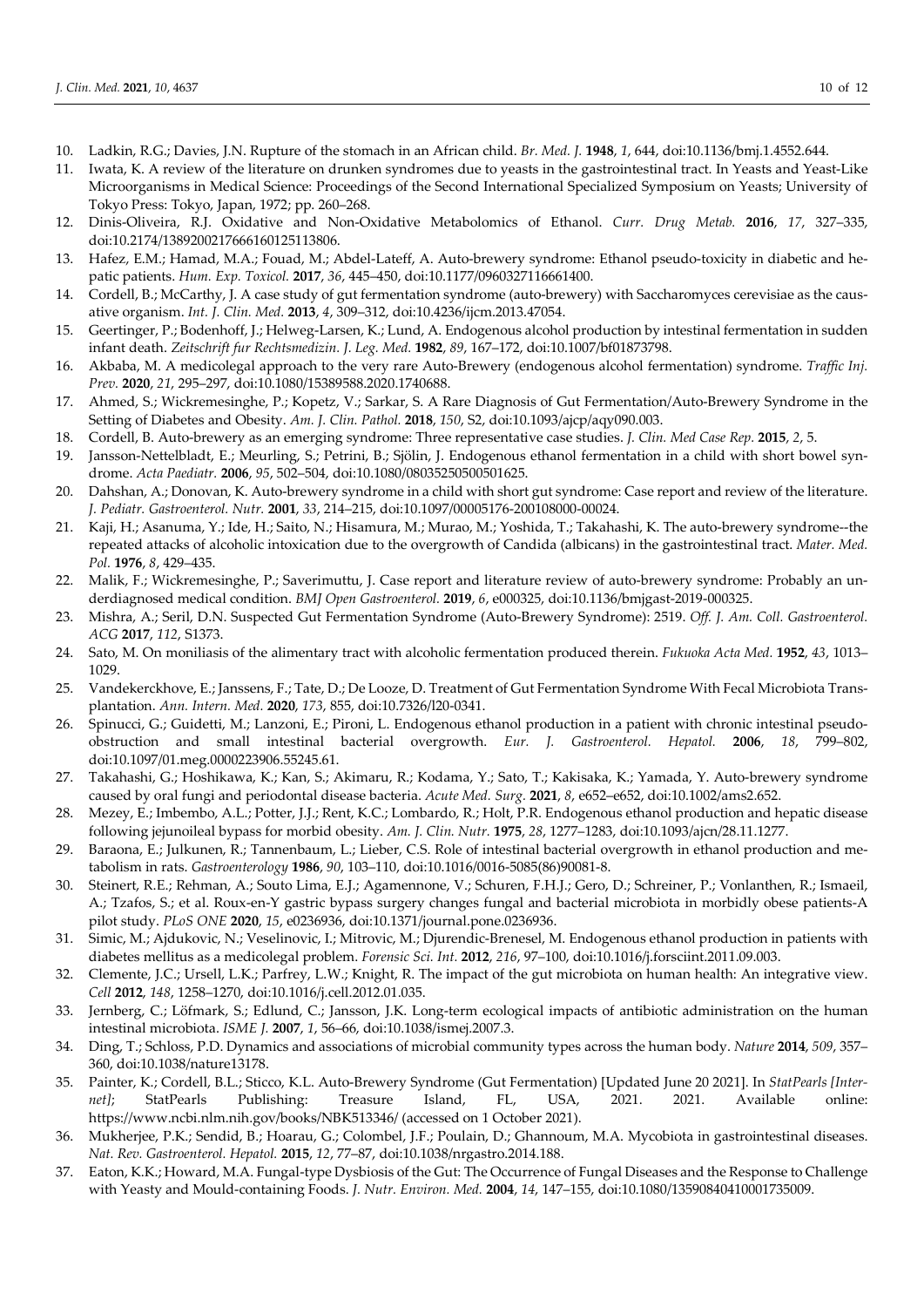- 38. Joossens, M.; Huys, G.; Cnockaert, M.; De Preter, V.; Verbeke, K.; Rutgeerts, P.; Vandamme, P.; Vermeire, S. Dysbiosis of the faecal microbiota in patients with Crohn's disease and their unaffected relatives. Gut 2011, 60, 631-637, doi:10.1136/gut.2010.223263.
- 39. Qin, J.; Li, Y.; Cai, Z.; Li, S.; Zhu, J.; Zhang, F.; Liang, S.; Zhang, W.; Guan, Y.; Shen, D.; et al. A metagenome-wide association study of gut microbiota in type 2 diabetes. Nature 2012, 490, 55–60, doi:10.1038/nature11450.
- 40. Boumba, V.A.; Ziavrou, K.S.; Vougiouklakis, T. Biochemical pathways generating post-mortem volatile compounds co-detected during forensic ethanol analyses. Forensic Sci. Int. 2008, 174, 133-151, doi:10.1016/j.forsciint.2007.03.018.
- 41. Saverimuttu, J.; Malik, F.; Arulthasan, M.; Wickremesinghe, P. A Case of Auto-brewery Syndrome Treated with Micafungin. Cureus 2019, 11, e5904–e5904, doi:10.7759/cureus.5904.
- 42. Tameez-ud-din, A.; Tameez Ud Din, A.; Chaudhary, F. Auto-Brewery Syndrome: A Clinical Dilemma. Cureus 2020, 12, e10983 e10983, doi:10.7759/cureus.10983.
- 43. Narendranath, N.V.; Power, R. Relationship between pH and medium dissolved solids in terms of growth and metabolism of lactobacilli and Saccharomyces cerevisiae during ethanol production. Appl. Environ. Microbiol. 2005, 71, 2239-2243, doi:10.1128/AEM.71.5.2239-2243.2005.
- 44. Sherrington, S.L.; Sorsby, E.; Mahtey, N.; Kumwenda, P.; Lenardon, M.D.; Brown, I.; Ballou, E.R.; MacCallum, D.M.; Hall, R.A. Adaptation of Candida albicans to environmental pH induces cell wall remodelling and enhances innate immune recognition. PLoS Pathog. 2017, 13, e1006403, doi:10.1371/journal.ppat.1006403.
- 45. Bode, J.C.; Rust, S.; Bode, C. The effect of cimetidine treatment on ethanol formation in the human stomach. Scand. J. Gastroenterol. 1984, 19, 853–856.
- 46. Velivasi, G.; Sakkas, H.; Kourkoumelis, N.; Boumba, V.A. Modeling postmortem ethanol production by C. albicans: Experimental study and multivariate evaluation. Forensic Sci. Int. 2021, 324, 110809, doi:10.1016/j.forsciint.2021.110809.
- 47. Ziavrou, K.; Boumba, V.A.; Vougiouklakis, T.G. Insights into the origin of postmortem ethanol. Int. J. Toxicol. 2005, 24, 69–77, doi:10.1080/10915810590936391.
- 48. Yajima, D.; Motani, H.; Kamei, K.; Sato, Y.; Hayakawa, M.; Iwase, H. Ethanol production by Candida albicans in postmortem human blood samples: Effects of blood glucose level and dilution. Forensic Sci. Int. 2006, 164, 116–121, doi:10.1016/j.forsciint.2005.12.009.
- 49. Akhavan, B.J.; Ostrosky-Zeichner, L.; Thomas, E.J. Drunk Without Drinking: A Case of Auto-Brewery Syndrome. ACG Case Rep. J. 2019, 6, e00208, doi:10.14309/crj.0000000000000208.
- 50. Chu, H.; Williams, B.; Schnabl, B. Gut microbiota, fatty liver disease, and hepatocellular carcinoma. Liver Res. 2018, 2, 43-51, doi:10.1016/j.livres.2017.11.005.
- 51. Martin, M.; Alvarez, J.-C. Ethanolémie positive sans consommation d'alcool chez le sujet vivant: Le syndrome d'auto-brasserie. Conséquences cliniques et médico-judiciaires. Toxicol. Anal. Et Clin. 2020, 32, 194–199, doi:https://doi.org/10.1016/j.toxac.2020.03.004.
- 52. Eaton, K.K. Gut fermentation: A reappraisal of an old clinical condition with diagnostic tests and management: Discussion paper. J. R. Soc. Med. 1991, 84, 669–671.
- 53. Kowlgi, N.G.; Chhabra, L. D-lactic acidosis: An underrecognized complication of short bowel syndrome. Gastroenterol. Res. Pract. 2015, 2015, 476215, doi:10.1155/2015/476215.
- 54. Petersen, C. D-lactic acidosis. Nutr. Clin. Pract. 2005, 20, 634-645, doi:10.1177/0115426505020006634.
- 55. Authors not listed. Denouement. Pediatric Infect. Dis. J. 2012, 31.
- 56. Eaton, K.K.; Chan, R.; Howard, M.A.; McLaren-Howard, J.M. A Comparison of Lactulose Breath Hydrogen Measurements with Gut Fermentation Profiles in Patients with Fungal-type Dysbiosis. J. Nutr. Environ. Med. 2001, 11, 33-42, doi:10.1080/13590840020030249.
- 57. Jung, Y.-c.; Namkoong, K. Chapter 7-Alcohol: Intoxication and poisoning-diagnosis and treatment. In Handbook of Clinical Neurology; Sullivan, E.V., Pfefferbaum, A., Eds.; Elsevier: Amsterdam, The Netherlands, 2014; Volume 125, pp. 115–121.
- 58. Kalaiarasan, N.D. Auto-brewery syndrome. Pondicherry J. Nurs. 2020, 13, 70–72.
- 59. 5Al-Awadhi, A.; Wasfi, I.A.; Al Reyami, F.; Al-Hatali, Z. Autobrewing revisited: Endogenous concentrations of blood ethanol in residents of the United Arab Emirates. Sci. Justice J. Forensic Sci. Soc. 2004, 44, 149–152, doi:10.1016/s1355-0306(04)71707-4.
- 60. Ragab, A. Endogenous Ethanol Production Levels in Saudi Arabia Residents. J. Alcohol. Drug Depend. 2015, 3, doi:10.4172/2329- 6488.1000211.
- 61. Levitt, M.D.; Levitt, D.G. Appropriate use and misuse of blood concentration measurements to quantitate first-pass metabolism. J. Lab. Clin. Med. 2000, 136, 275–280, doi:10.1067/mlc.2000.109100.
- 62. Holford, N.H. Clinical pharmacokinetics of ethanol. Clin. Pharmacokinet. 1987, 13, 273–292, doi:10.2165/00003088-198713050- 00001.
- 63. Jones, A.W. Evidence-based survey of the elimination rates of ethanol from blood with applications in forensic casework. Forensic Sci. Int. 2010, 200, 1–20, doi:10.1016/j.forsciint.2010.02.021.
- 64. Lester, D. The Concentration of Apparent Endogenous Ethanol. Q. J. Stud. Alcohol 1962, 23, 17–25, doi:10.15288/qjsa.1962.23.017.
- 65. Ostrovsky Yu, M. Endogenous ethanol--its metabolic, behavioral and biomedical significance. Alcohol 1986, 3, 239–247, doi:10.1016/0741-8329(86)90032-7.
- 66. Sarkola, T.; Eriksson, C.J. Effect of 4-methylpyrazole on endogenous plasma ethanol and methanol levels in humans. Alcohol. Clin. Exp. Res. 2001, 25, 513–516.